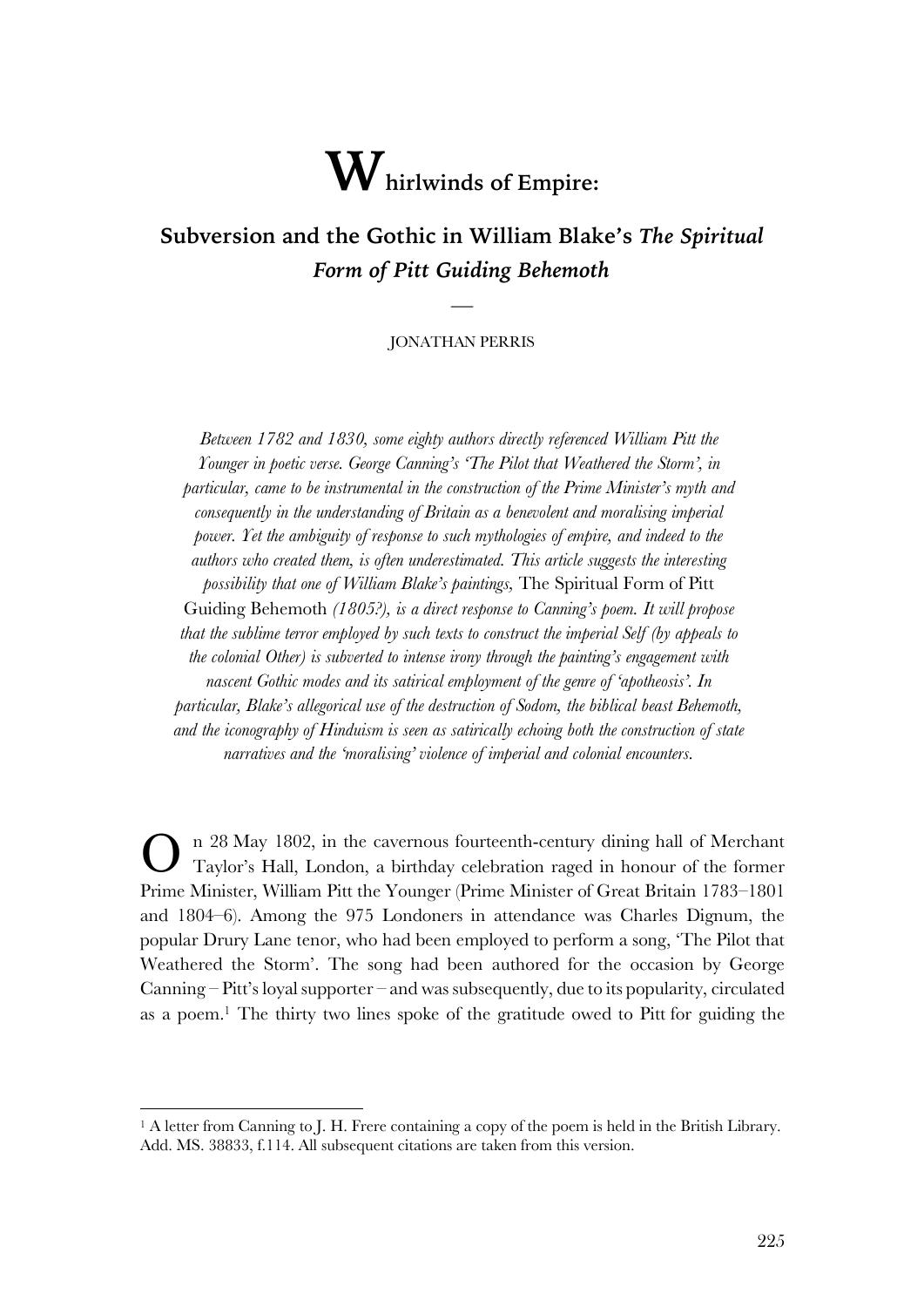country through the 'dark tempests' of unrest in the farthest reaches of the empire and through the 'loud whirlwind' whipped up by the more proximate French Revolution.<sup>2</sup>

Indeed, the speaker went on to claim that Britain was the 'one kingdom preserv'd midst the wreak of the world' and, with starkly colonial verve, the nation '[w]hose example with envy all nations behold'.<sup>3</sup> These lines, together with the metrical predictability of alternating rhymed couplets, emphasise Pitt's role in maintaining Britain as a sanctity of stability. This discourse is extended in the closing quatrain, in which the speaker imagines that the country will require Pitt once more – when 'the rude whirlwind should rise' again and 'fresh darkness deform'. <sup>4</sup> Thus, the poem undermines any notion that Pitt's successor, Henry Addington, was capable of weathering this 'whirlwind'.

Seven years later, in a small flat above a hosiery shop in Soho, London, a painting presented Pitt in a strikingly similar vision – also raised on a 'whirlwind' of war. The artwork, *The Spiritual Form of Pitt Guiding Behemoth* (figure 1), was displayed as part of William Blake's only public exhibition.5 The *Descriptive Catalogue* for the event, in a notable echo of Canning's poem, stated that the painting was 'a grand [apotheosis], depicting Pitt '[riding] on the *whirlwind,* directing the storms of war'.6 Indeed, the composition has the then recently-deceased Prime Minister encircled by halos of fire, his arms outstretched in Christ-like bearing. Thus, Canning's earlier depiction of Pitt (and therefore Britain) standing alone, unruffled 'midst the wreck of the world' while 'Terror and Doubt through the universe reigned' might initially appear to find an echo in Blake's vision of Pitt's apparent 'apotheosis' – his divine ascension above the chaotic scenes below.<sup>7</sup> Indeed, Blake's experimentation with tempera and gold – a revival of Renaissance mediums usually associated with religious icons – might emphasise this supposed deification.<sup>8</sup>

It is likely that Blake had heard of Canning's popular verse by the time he conceived of *The Spiritual Form*, as 'The Pilot' was often referenced and even imitated.<sup>9</sup>

<sup>2</sup> Canning (1802), ll. 1–2.

<sup>3</sup> Ibid. l. 16, l. 10.

<sup>4</sup> Ibid. l. 29, l. 29.

<sup>5</sup> For accounts of the 1809 exhibition see G.E. Bentley, *Blake Records*, new edition (London and New Haven, 2004), pp. 281–95; Brown, David Blayney, and Martin Myrone. 'William Blake's 1809 Exhibition.' *Tate Papers* 14 (2010); Troy Patenaude, '"The Glory of a Nation": Recovering William Blake's 1809 Exhibition', in *The British Art Journal* vol.4 no.1, 2003, 52–63. The exhibited items are documented in Martin Butlin, *The Paintings and Drawings of William Blake*, 2 vols. (New Haven and London, 1981).

<sup>6</sup> William Blake, *The complete poetry and prose of William Blake*. (California: Univ of California Press, 2008) 578–79. All subsequent reference to Blake's poetry and prose are from this edition. <sup>7</sup> Canning (1802), l. 16; l. 13.

<sup>8</sup> For more on Blake's use of tempera and gold, see Whitehead, Angus. '"This Extraordinary Performance": William Blake's Use of Gold and Silver in the Creation of His Paintings and Illuminated Books.' *Blake: An Illustrated Quarterly* 42.3 (2009): 84-108.

<sup>9</sup> See Miles Johnson and A. D. Harvey. 'Political Verse in Late Georgian Britain: Poems Referring to William Pitt the Younger (1759-1806).' *Electronic British Library Journal* (2004), p. 5.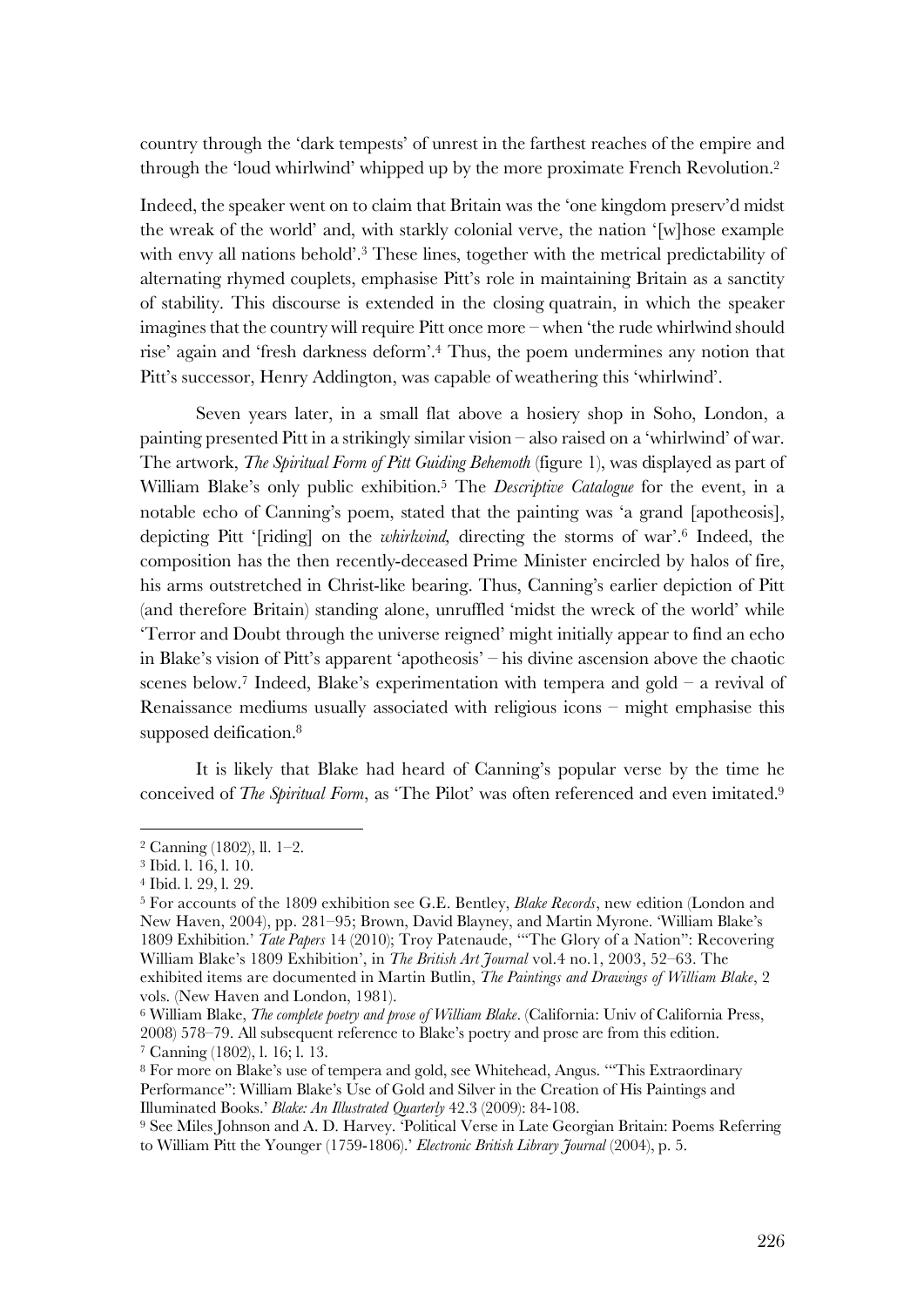A memoir to Canning published in the Whitby Magazine (October 1827) claimed that the verse, despite its ephemeral nature, had 'become, in a great measure, national […] the song is so universally admired'.10



*Figure 1.* The Spiritual Form of Pitt Guiding Behemoth*, William Blake (c. 1805), Tempera and gold on canvas, 740* × *627, Photo © Tate, CC-BY-NC-ND 3.0, N01110.*

<sup>10</sup> 'Biographical memoir of the late Right Honourable George Canning' in *The Whitby Magazine, and Monthly Literary Journal*, Volume 1, No.10. Whitby: Ralph Horne, Bridge Street (October 1827), p. 294.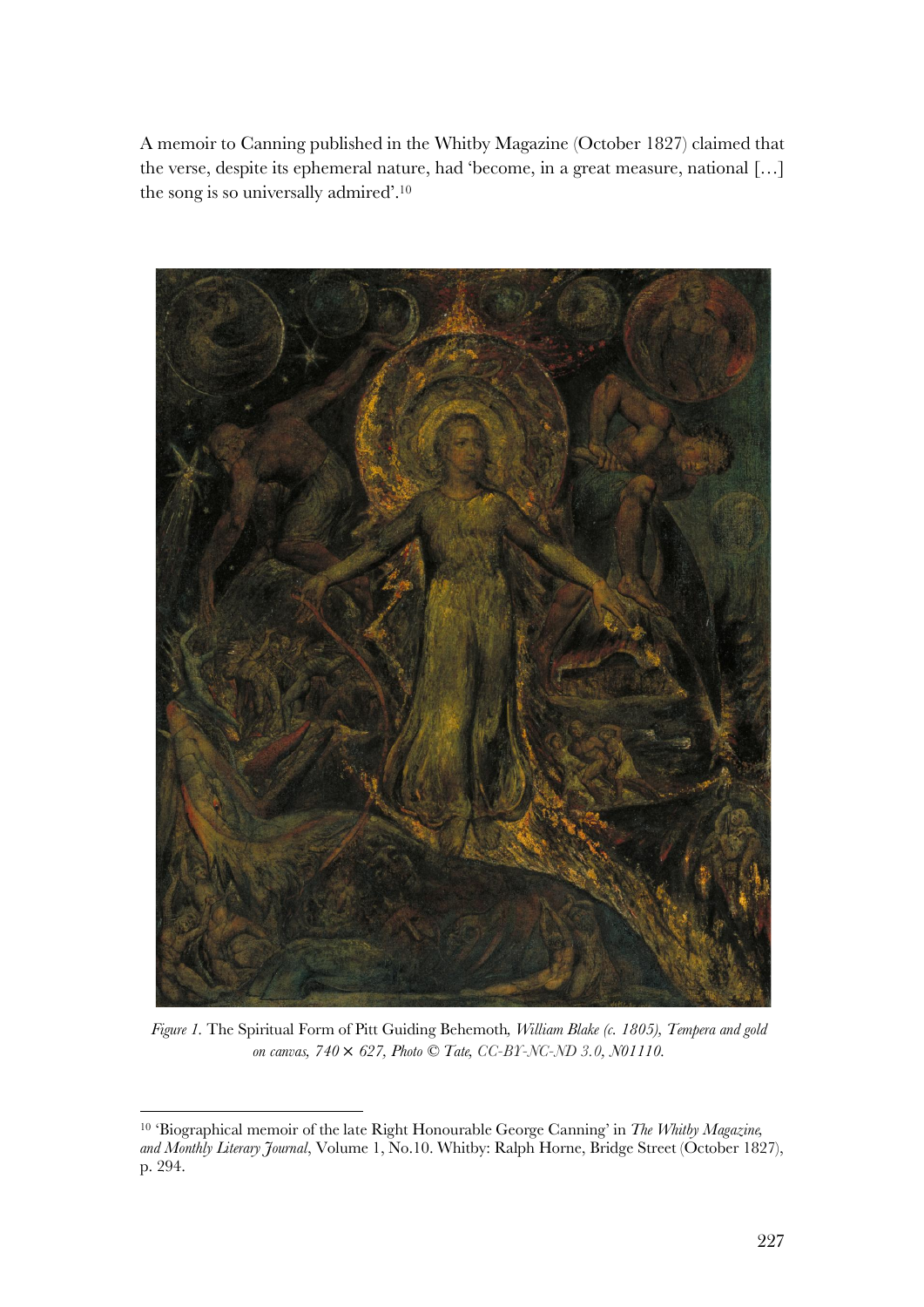Thus, in the context of the panegyrics to Pitt that littered late Georgian political verse, Blake's painting and its companion piece, *The Spiritual Form of Nelson Guiding Leviathan* (which, for space, this article will not analyse in depth), might ostensibly be understood to be engaging in similar political narratives. The paintings have Pitt and Nelson 'guiding' the biblical beasts Behemoth (described by Blake in 'Jerusalem' as 'War | By Land astounding'11) and Leviathan ('War by Sea enormous'12) – which, the argument might run, are allegories of Britain's righteous war against Napoleon. <sup>13</sup> That is, they are representations of Pitt's Flanders Campaign and Nelson's Battle of Trafalgar, respectively. Yet, as Paul Barlow writes, the paintings 'have historically proved something of an embarrassment to Blake scholars, who have found it difficult to understand why a radical such as Blake would have apparently celebrated the "heroes" who fought against Napoleon'. <sup>14</sup> This article, however, will examine the subtle dissimilarities between the 'whirlwinds' employed by Canning and Blake to suggest that the painting functions not as panegyric but as intense satire.

Canning's metaphor of Pitt as a 'Pilot' and Britain the vessel he navigates through the world engages not only with contemporary travel discourses but also with colonial narratives. The speaker employs emotive language that would likely have conjured, for example, the recent voyages of the *Resolution* and the *Bounty* – 'Rapine', 'Treason', 'perils', 'wreck', 'sinks', 'lost'. Such terms emphasise the anxieties surrounding these dangerous expeditions and, by extension, the world outside the domestic. This narrative is further explored through appeals to the unnamed terrors that one might find in far-flung lands – 'Terror', 'Doubt', 'evils', 'dangers', 'darkness', 'fears'. The horror evoked by this indistinct colonial gaze speaks to residual notions of the sublime, heightening the enjoyment of the poem by engaging in popular discourses of sensation. Yet this fear also creates a sensationalised Other against which the speaker's descriptions of Pitt find contraries – 'Virtue', 'humble', 'talents', 'uncorrupted', 'courage, 'constancy', 'firmness'. This construction of an imperial archetype might ostensibly be seen as the fawning of a devoted lieutenant to his political hero; however, Pitt himself was not in fact in attendance at the party and thus not the intended audience. Indeed, Canning composed the poem under the pseudonym 'Charles Sprout, Esq.' – presumably in an attempt to conceal that the work had originated from, in the words of the pamphleteer William Cobbett, 'the *fidus Achates* of

<sup>11</sup> William Blake, 'Jerusalem', 91: ll. 39-41, reprinted in Blake, William, and David V.

Erdman. *The illuminated Blake: all of William Blake's illuminated works with a plate-by-plate commentary*. (Anchor, 1974)

<sup>12</sup> Ibid. l. 42.

<sup>13</sup> For notable arguments along these lines, see Kathleen Raine, *Blake and Tradition* (London: Routledge, 2013), p. 359 and Bo Lindberg, *William Blake's Illustrations to the Book of Job* (Finland: Abo, 1973), pp. 300–11.

<sup>14</sup> Paul Barlow, 'The Aryan Blake: Hinduism, Art and Revelation in William Blake's Pitt and Nelson paintings', *Visual Culture in Britain*, 12:3 (2011), 277–292.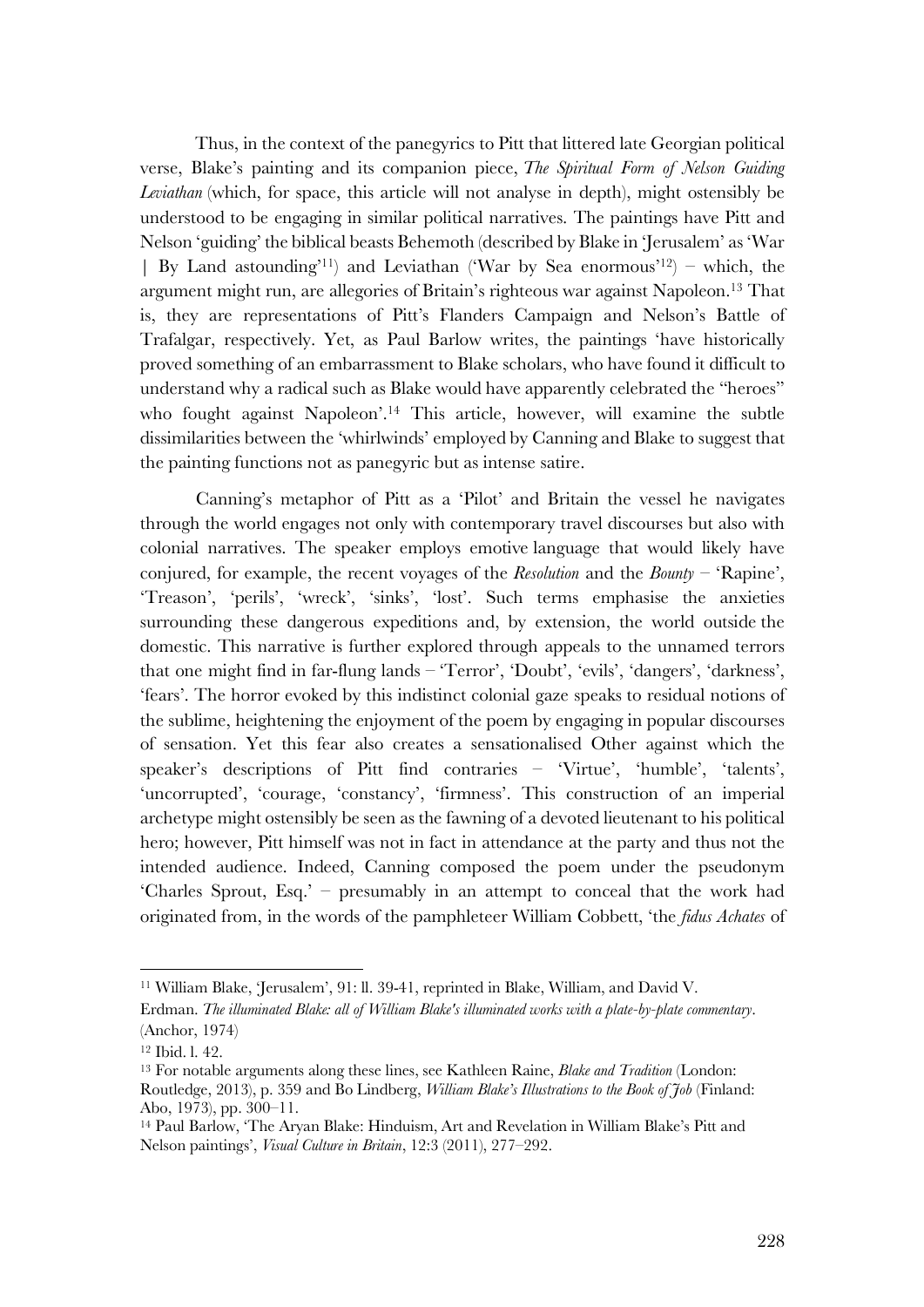the late state pilot'.15 It is likely, then, that Canning was attempting to foster a grassroots notion that, as he famously wrote to his friends in a succinct rhyming couplet: 'Pitt is to London | As Addington is to Paddington.<sup>'16</sup> Thus, the prospects of Pitt's re-election are bolstered by the equation of Pitt with the metropole and Addington with (at the time) an unknown outer suburb.

In notable contrast, while Canning's 'Pilot' passively weathers the tempest of violent revolution and the anxieties of imperial collapse, Blake's Pitt is actively 'directing the storms'.17 The painting's composition is divided: Pitt, with his left hand, instructs 'the Plowman' (identified by Blake in *The Descriptive Catalogue*) to decimate a city in flames.<sup>18</sup> Indeed, the fire appears to emanate from Pitt's finger.<sup>19</sup> With his right hand, Pitt not only guides Behemoth but in fact holds a leash attached to the colossal biblical beast who, Blake informs his audience, is feasting on 'the Vines [bodies] of the Earth'. 20 At Pitt's right hand, 'the Reaper' employs the crescent moon as a sickle, to portion the flailing masses for the monster. These scenes do not speak of what Canning calls 'the dawning of peace' (30), they speak of *initiating* the very violence that imperial and colonial narratives might claim to suppress. Not only does this undermine the narrative of Britain's passive place as 'one kingdom preserv'd midst the wreck of the world', it also makes irony of the notion that the empire represents a moralising power.21 The whirlwind of *The Spiritual Form*, then, is not the storm that Canning's speaker discusses – that is, continental war – it is, rather, Pitt's storm, Britain's storm. This subversion finds an echo in Blake's radical contemporary, Thomas Paine:

When [Pitt] came to the helm, the storm was over, and he had nothing to interrupt his course. It required even ingenuity to be wrong, and he succeeded [...] he ransacked Europe and India for adventures and abandoning the fair pretensions he began with, he became the knight-errant of modern times.22

This subversive narrative is extended by the city blazing across the painting's horizon, framed by the Plowman's great scythe. The scene has been identified by David

 $\overline{a}$ 

Political Alchemy of the 1790s.' *Unrespectable Radicals?*. (London: Routledge, 2016), 41–56. <sup>20</sup> Blake (2008), p. 579.

<sup>15</sup> 'Faithful Achates', the name of the faithful companion of Aeneas in Virgil's *Aeneid*; William Cobbett, *Cobbett's Weekly Political Register*. Vol. 2. (London: Wm. Cobbett, 1802), p. 1033.

<sup>16</sup> Quoted in Johnson and Harvey (2004), p. 12.

<sup>17</sup> Blake (2008), p. 578–579.

<sup>18</sup> Ibid.

<sup>19</sup> David Fallon has linked this to John Barrell and Jon Mee's study of the radical satires that proliferated from the 1780s onwards, depicting Pitt as a magician and illusionist. David Fallon, '"That Angel Who Rides on the Whirlwind": William Blake's Oriental Apotheosis of William Pitt.' *Eighteenth-Century Life* 31.2 (2007): 1-28, p. 11; John Barrell, *Exhibition Extraordinary!!* (Nottingham: Trent editions, 2001); Jon Mee, 'The Magician No Conjuror: Robert Merry and the

<sup>21</sup> Canning, l. 16.

<sup>22</sup> Thomas Paine, *Rights of Man*. (Broadview Press, 2011), p. 97.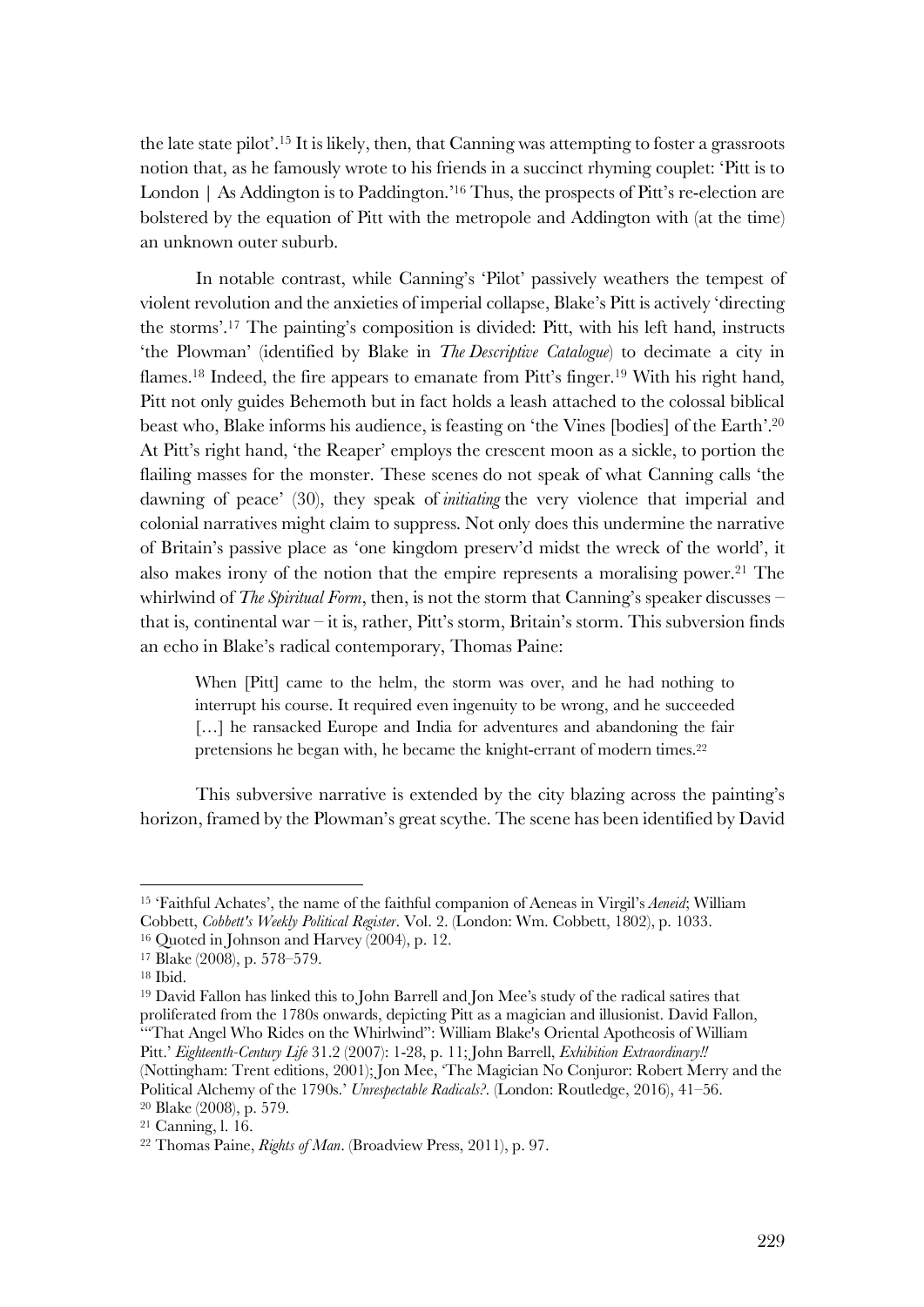Fallon as Sodom aflame and the foregrounded figures as Lot and his two daughters making their escape (figure 2). 23



*Figure 2. Detail of Sodom and Lot and his daughters from figure 1.*

Again, many commentators have used this imagery to suggest that Pitt might 'be understood as an agent of divine cleansing' – a literal interpretation of the *Catalogue*'s description of Pitt as 'that Angel who [is] pleased to perform the Almighty's orders'.24 Blake's presentation, the argument might then run, is somewhat bizarre but still echoes much contemporary political verse that praised Pitt's

1784 India Act for its purported stymying of the much-debated corruption of British nabobs. The clergyman Thomas Gilbank Ackland, for example, held Pitt to be 'amidst corruption pure', <sup>25</sup> and one anonymous ode declared that Pitt 'stemm'd Corruption's rapid tide'.26 Thus, as Genesis 18:20 tells of Sodom's righteous overthrow 'because their sin is very grievous', the argument might run, so Pitt supresses corruption by introducing the effective control of the British government over the East India Company.27 Again, however, this analysis neglects the subversive irony inherent in Blake's text and imagery. In this case, the destruction of Sodom had been discussed at some length in Emanuel Swedenborg's *Arcana Coelestia* (1756), an exposition of the meanings of *Genesis* and *Exodus*. Blake's interest in the Swedenborgian Church is well-documented and it is therefore likely that he had read the work.28 'That "Sodom" signifies the state of the human race as being in such great evil,' wrote Swedenborg, 'is because by "Sodom" is

<sup>23</sup> Fallon (2007), p. 20.

<sup>24</sup> Blake (2008), p. 578.

<sup>25</sup> 'On the Death of the Right Honourable William Pitt', in *Miscellaneous Poems* (London: G. Wilkie and J. Robinson, 1812), pp. 152–6.

<sup>26</sup> Anonymous. *Regular Ode; addressed to the Honourable William Pitt* (London: J. Robson, 1784).

<sup>27</sup> Genesis 18:20 KJV.

<sup>28</sup> See, for example, Harvey Bellin and Darrel Ruhl (eds.), *Blake and Swedenborg: Opposition is true Friendship* (New York: Swedenborg Foundation, 1985), pp. 121–32.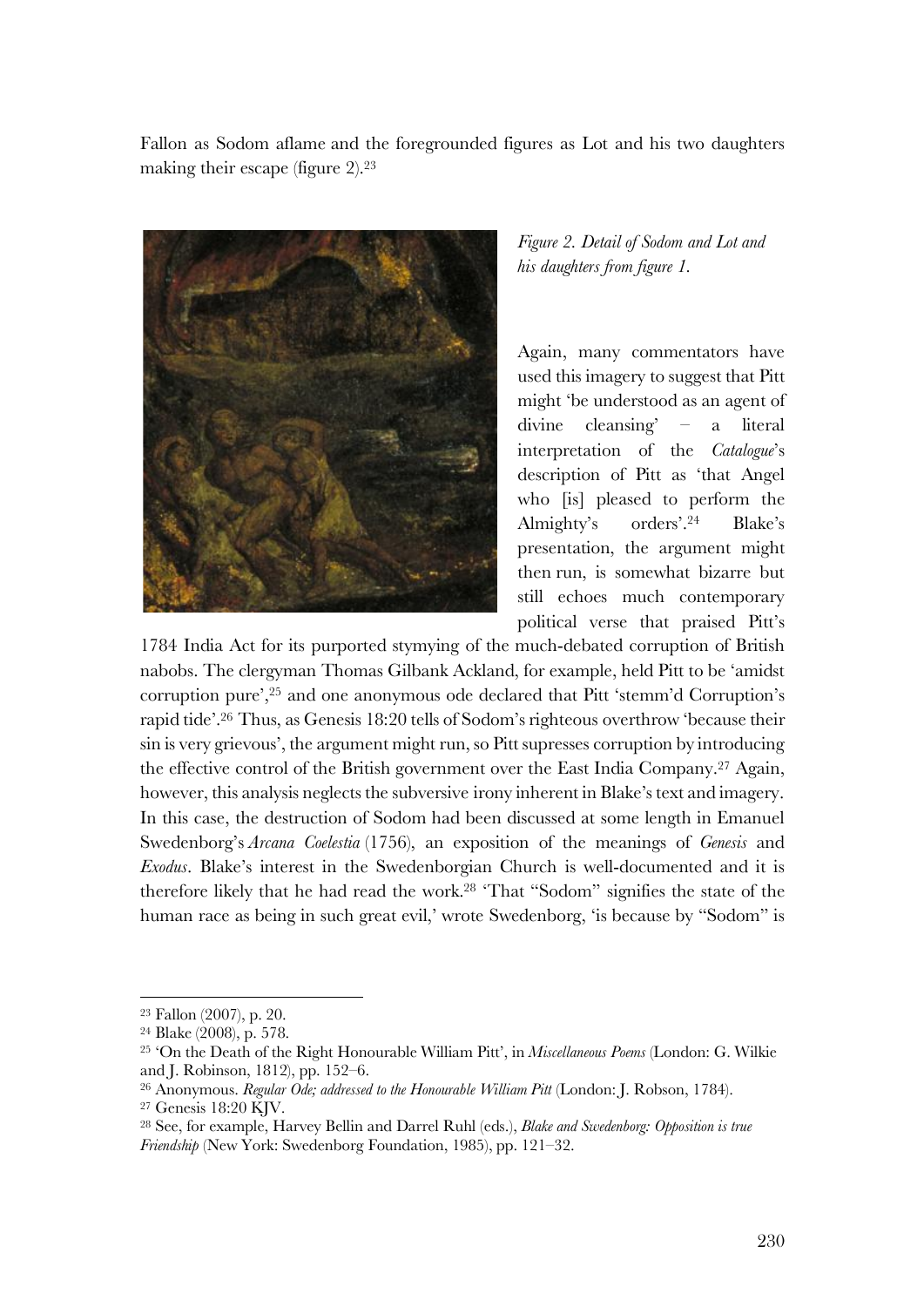not meant Sodom, but all those in the universal world who are in the love of self.<sup>29</sup> Blake had already treated this kind of egocentric 'selfhood' to extensive criticism, describing the characteristic as a 'Satan' ('Jerusalem', c.1808: l. 52), 'altogether an Evil' (ibid.), 'which must be put off & annihilated away' ('Milton', 1804–10: l. 36). In this context, the iconography of Sodom, rather than conjuring imagery of righteous and divine cleansing, serves to foreground egotistical narratives that seek to set individuals above one another. Thus, the notion that Pitt is to be *deified* because he proports to quell narratives of *selfhood* emerges as intense irony, much as it is ironic that Pitt's India Act was praised for its moralising power yet led to intense colonial violence.

Swedenborg's *Arcana* goes on to state that 'such a [self-aggrandising] man, if exalted to the highest honours, seems to himself like Atlas carrying the terraqueous globe on his shoulders'.30 Indeed, Lord Minto had referred to Pitt as 'the Atlas of our reeling globe'31 and the satirical *Criticisms on the Rolliad* (1784-85) had encouraged the reader to 'Behold the infant Atlas of the state'.32 One might suggest that the rather unique haloes clustered around Blake's Pitt exhibit more than a passing resemblance to Atlas's celestial spheres, which, of course, Atlas was forced to bear after attempting to overthrow the gods. Indeed, the celestial orbs containing seven figures circling around Pitt's head might conceivably be connected to Atlas's seven daughters, the Pleiades, who were catasterised (metamorphosed to stars) following the Titanomachy and spent their remaining days weeping for their father bound to the Earth – an archetype for divine sorrow at the plight of fallen man. Whether Blake is referencing Greek myth or not, the satirical treatment of Pitt's deification is evident. Thus, the kinds of discourses that permeate Canning's text, as well as other political propaganda, are subverted. The depiction of Pitt becomes a sardonic representation of how the imperial Self wishes to be viewed, set in an illusory space that, by its own nature, requires the viewer to segregate the composition. A jarring effect results when one attempts to connect the fragmented narratives.

This compartmentalised structure is used not only to satirise Blake's subject, but also to disrupt the very techniques one might employ to construct panegyrics. The classical effect of apotheosis, the painter Joshua Reynolds wrote in his *Discourses* (to which Blake published annotations in 1808), is achieved by distinguishing the central figure through position and chiaroscuro, thus drawing the viewer's eye.33 At first, Blake might appear to adopt this technique – Pitt is central, golden against a darkened backdrop, and thus the gaze is initially drawn to him. However, on second approach,

<sup>29</sup> Emanuel Swedenborg, *Arcana Coelestia: The Heavenly Arcana Contained in the Holy Scripture, Or Word of the Lord, Unfolded, Beginning with the Book of Genesis Together with Wonderful Things Seen in the World of Spiritis and in the Heaven of Angels*. (New York: Swedenborg Society, 1949), 2246.

<sup>30</sup> Ibid., 822.

<sup>31</sup> Quoted in Briggs, Asa, *The Age of Improvement, 1783-1867* (London: Routledge, 2014), p. 129.

<sup>32</sup> Quoted in Johnson and Harvey, p. 24.

<sup>33</sup> John Barrell, *The political theory of painting from Reynolds to Hazlitt: the body of the public*. (New Haven: Yale University Press, 1995), p. 102–103.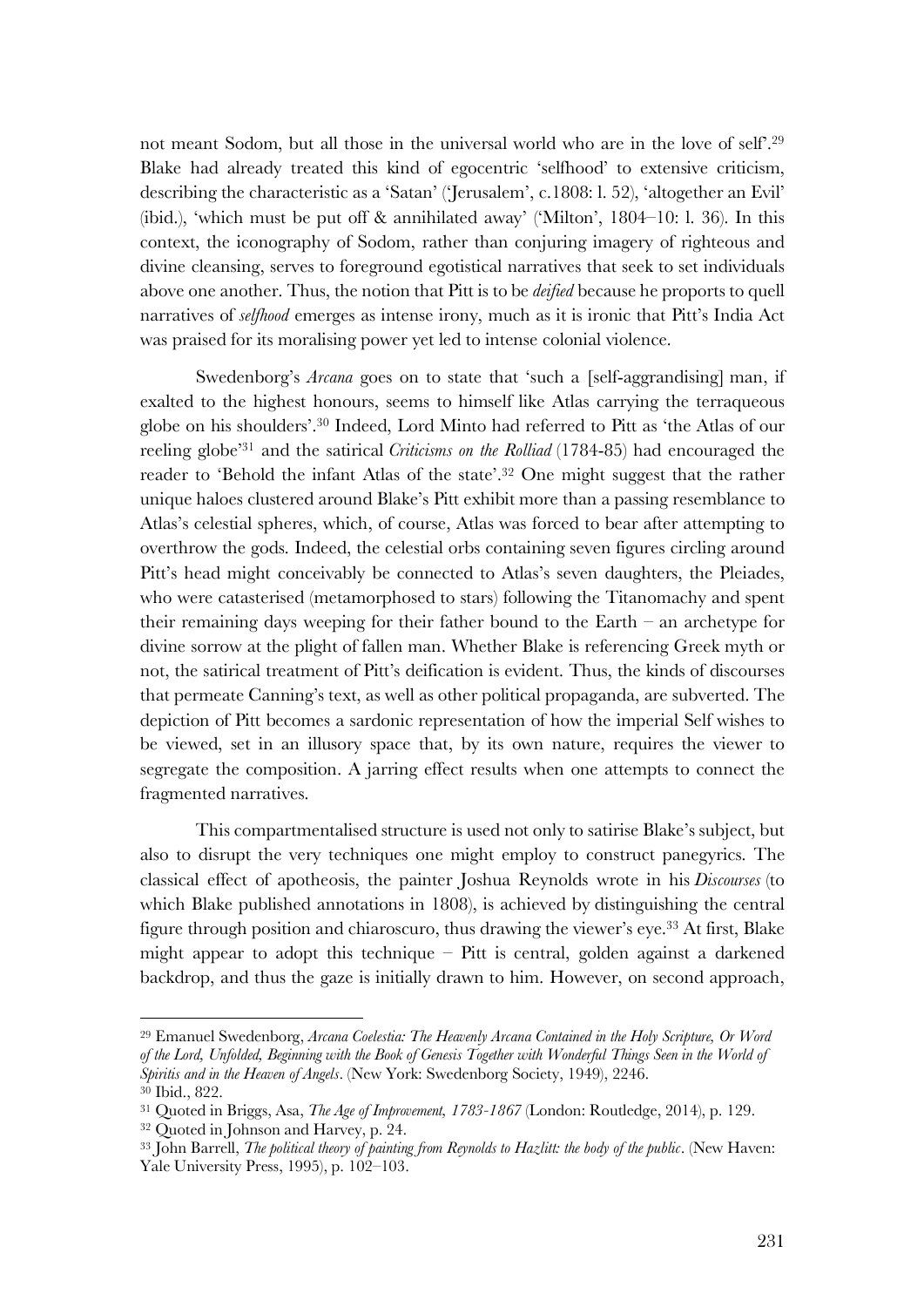the detail becomes apparent – Pitt is not lit by divine light emanating from himself or from heaven, as one might expect from conventional apotheoses; instead, he is surrounded by fire, emanating from the deep (figure 3).



## *Figure 3. Detail of Pitt from figure 1.*

The use of destructive flames to create a golden halo (and indeed the use of tempera and gold) becomes ironic when paralleled with Canning's assertion that Pitt is 'By Pow'r uncorrupted, untainted by Gold' (12). Pitt is not untainted by gold, the composition declares; he is literally composed of it. This golden river of fire curves over Behemoth's back, drawing the eye from Pitt downward, toward the scenes of violence beneath. The surrounding figures create a similar effect by directing their gaze away from Pitt (whereas Reynolds advocates that peripheral figures should look *toward* the central figure). Thus, the momentary 'apotheosis' immediately

collapses into the two scenes of catastrophic violence below; and where a political hero might usually be praised for his unifying power, Pitt serves only to split the canvas asunder. The notion that, as Canning's speaker holds, the masses 'unheeding, unthankful […] bask in the blaze | While the beams of the sun in full majesty shine' (14–15) becomes intensely ironic, as the very flames (the political verse) that light the political hero above are those that torch the masses below.

From political verse, then, Blake borrows and subverts the imperial figure – not only in the obvious figure of Pitt, but also in Behemoth curled at his feet (and, indeed, Leviathan in *Nelson*). These mythical beasts have their origin in the *Book of Job* (illustrated by Blake at various points in his career). In the book, God questions whether Job is able to 'take [Leviathan] for a servant', whether he is able to 'put an hook into his nose', whether he can 'hook [...] his tongue with a cord which [Job] lettest down', implying that he cannot. <sup>34</sup> The gigantic Behemoth and Leviathan are used to illustrate the impotence of Job compared with the elemental forces that God alone is able to control.

<sup>34</sup> Job 41:1–3 KJV.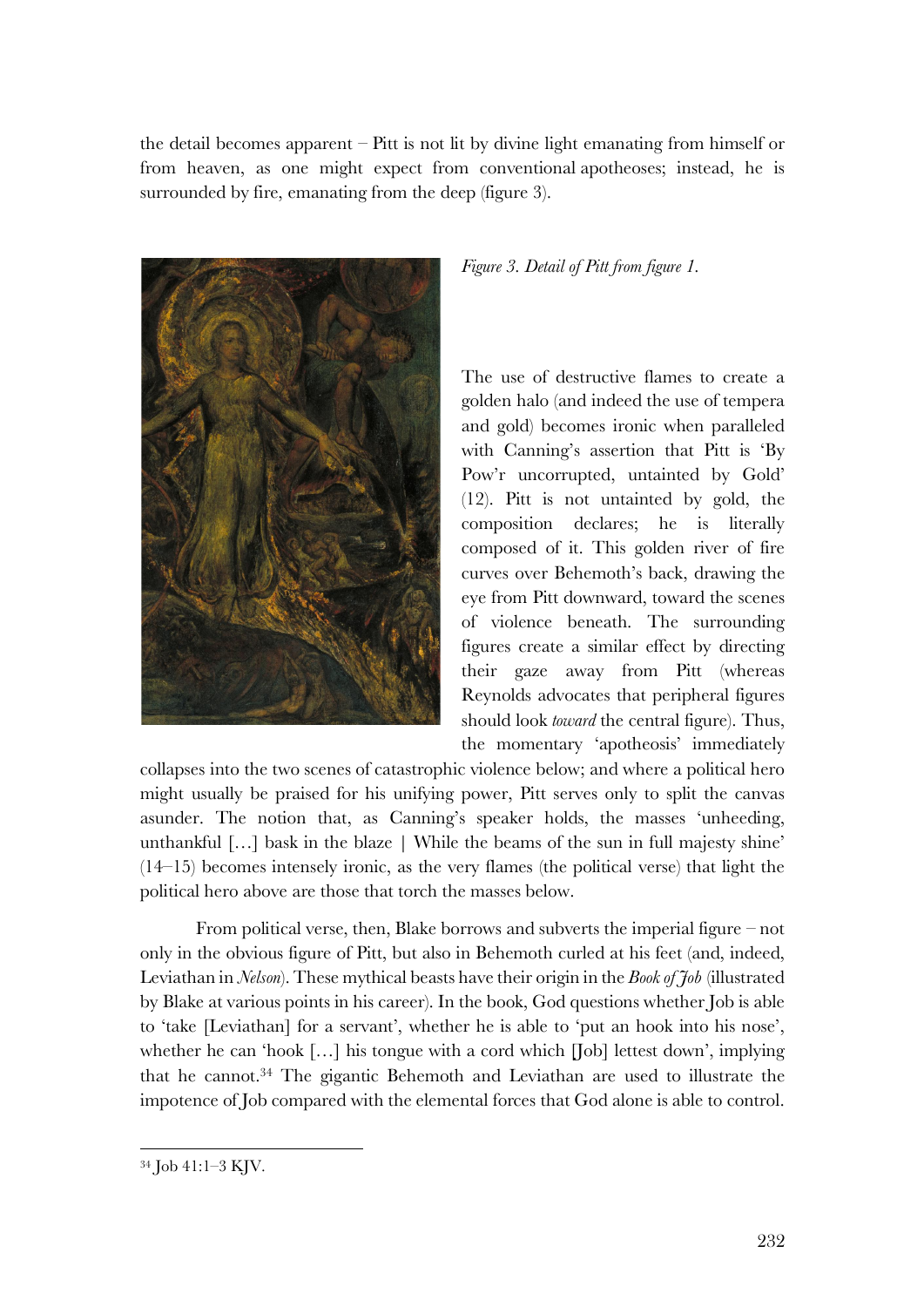With Pitt contradicting God by clasping the leash of Behemoth, then, the narrative of the Fall enters Blake's composition and the imagery becomes a sardonic narrative of man setting himself above the divine. Indeed, Swedenborg's *True Christian Religion* equates the Fall with man becoming God in his own eyes and with those who 'earnestly seek to become saints after death'.35 Not only does Pitt unleash forces that are not his to control, the painting implies, but he also uses them to terrible imperial and colonial effect. This self-aggrandisement, Swedenborg notes, is 'the serpent that deceived Eve and Adam […] This evil dwells in the love of possessing the goods of all others, and in the love of exercising dominion.' <sup>36</sup> In a similar manner, and most notable given Blake's interests, John Milton's *Paradise Lost* compares Satan to Leviathan – so unfathomably massive that sailors mistake it for an island and fix their anchor to it.<sup>37</sup> Blake's wish, voiced in the *Descriptive Catalogue*, for Parliament to vote that he 'should decorate Westminster Hall with giants' (that is, the gigantic forms of Pitt and Nelson) becomes deeply sardonic given this association of Behemoth's gigantic form with imperial tyranny and corruption.38 Moreover, the implication that Canning's 'Pilot' weathered the storm by fixing his anchor to Behemoth becomes forceful satire.

For obvious reasons, the use of apotheosis as an artistic or literary mode of representation was, in the eighteenth century, most commonly associated with funereal and posthumous ceremonies. Indeed, Blake's title emphasises this macabre association by asserting that the viewer is witnessing the 'Spiritual Form' of Pitt. This evocation of the supernatural, given the surrounding scenes of spectacular violence, the allusions to corruption and tyranny, and the employment of mythical monsters, emerges as a nascent form of what one might call the Gothic. This evocation of Gothic otherness combines with the painting's allusions to Hindu iconography (recently identified by Paul Barlow39) to create a static 'defamiliarisation' – distancing the spectator and preventing emotional identification with Pitt by reproducing his condition as unassailably strange. The separation of the narrative structures in the painting (the three discrete scenes) is emphasised by this otherness, highlighting the absurdity of a political figure divorced from the policies he enacts.

This use of the Gothic to undermine Pitt's supposed deification is also likely to have combined with the audience's existing understanding of the genre of apotheosis. By the early nineteenth century, artistic apotheoses had become both secularised and rather hackneyed through overuse in the *fin de siècle*. Works such as George Carter's *The Apotheosis of Garrick* (1782), Henry Fuselli's *The Apotheosis of Penelope Boothby* (1796), and Phillippe Jacques de Loutherbourg's *The Apotheosis of Captain Cook* (1794) aimed at the sublime, yet enjoyed a reception that derided the genre as tawdry. In a similar manner,

<sup>35</sup> Emanuel Swedenborg, *True Christian Religion* [1771], tr. by John C. Ager, (Verlag: Jazzybee, 1906), p. 454.

<sup>36</sup> Ibid.

<sup>37</sup> Milton, John. *Paradise lost*. (London: Hackett Publishing, 2005), ll. 192–209.

<sup>38</sup> Blake (2008), p. 578.

<sup>39</sup> Barlow, 277–292.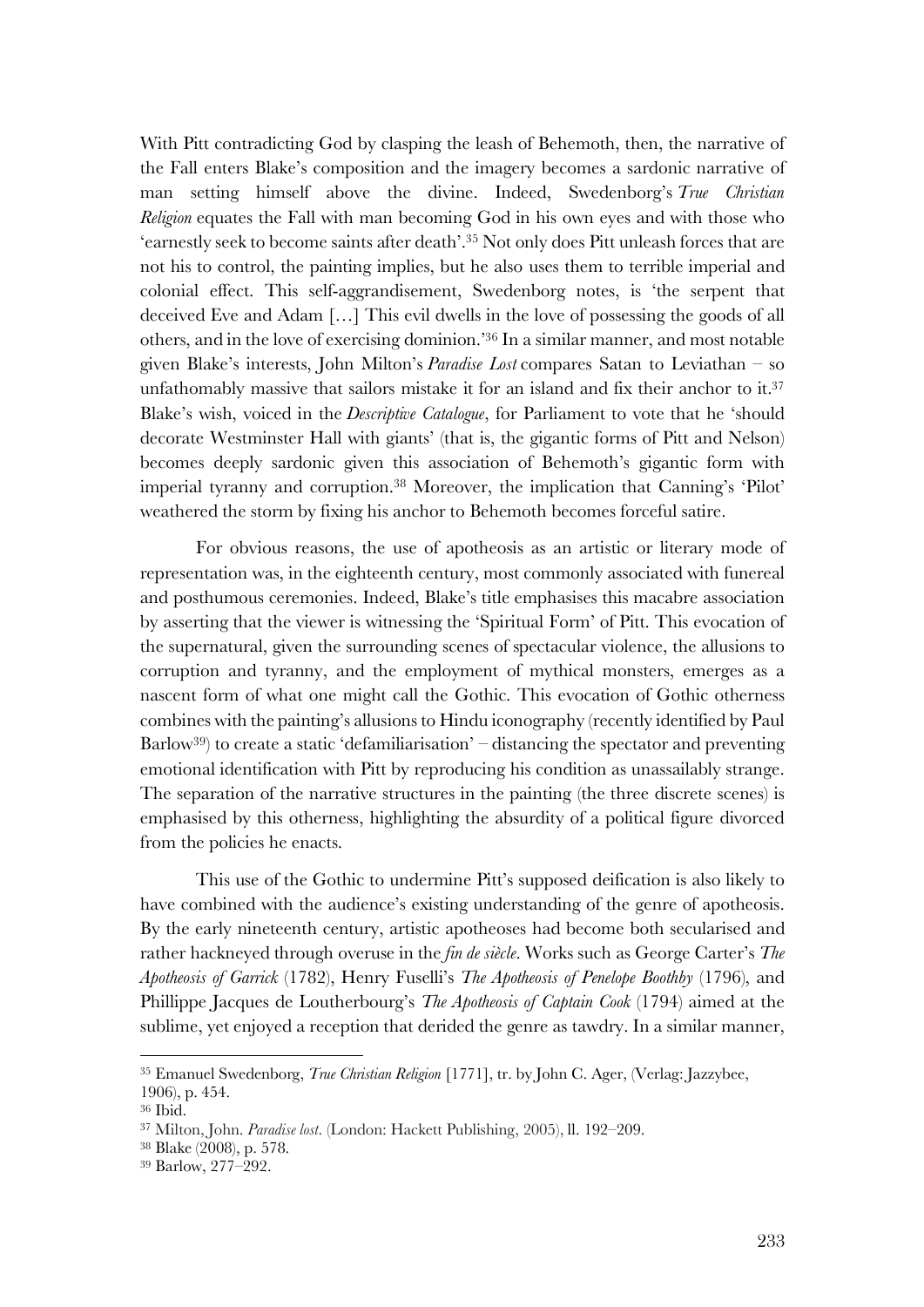many volumes of formal odes were penned to Pitt, ostensibly aimed at the construction of eternal literary fame for the author; yet, again, the meaning came to dissolve through the burden of overuse, and few of the odes, if any, were remembered. As such, for a contemporary audience these artistic deifications (of both subject and author) are not only made strange by macabre association, they verge on the satirical.

This notion of false apotheosis is heavily alluded to in *The Descriptive Catalogue*. Blake compares these 'modern heroes' (Pitt, Nelson, Napoleon) to 'the Cherubim, which were painted on walls of Temples [...] in [...] Egypt, Moab, Edom, Aram, among the Rivers of Paradise', yet goes on to state that 'when erected into gods, [the Cherubim] becomes destructive of humanity'. <sup>40</sup> The *Catalogue*'s subsequent discussion of King Priam and the fall of Troy has been interpreted by Edward Larrissy in much the same manner  $-$  a Fall narrative, which consists of a descent from misconceiving the Cherubim as  $G$ ods.<sup>41</sup> These interpretations find an echo in a letter from Blake to William Hayley (28 May 1804), in which he thanked Hayley for books, including John Marshall's *Life of George Washington* (1804):

[...] as the French now adore Buonaparte and the English our poor George; so the Americans will consider Washington as their god. This is only Grecian, or rather Trojan, worship, and perhaps will be revised in an age or two.42

The references to fallen angels and false (possibly orientalised, given the reference to Troy) apotheoses would appear to dispute any notion that Blake is genuine in his description of Pitt as an 'Angel'. Indeed, Blake's irony finds a notable echo in the earlier *Mustapha's Adoration of the Sublime Sultan Pittander Omnipotent: Part II* (1795), in which Pitt is likened to a destroying angel.<sup>43</sup> Similarly, Blake had already used this imagery of a divisive 'angel' in *America, A Prophecy* (1793). The epic poem has George III with 'Fury! rage! madness!' (167) seeking to divide the colonies 'with diseases of the earth' (156). Yet the very acts of violence that would contain America return to smite England's 'Angels':

But all rush together in the night in wrath and raging fire The red Fires rag'd! the plagues recoil'd! then roll'd they back with Fury On Albion's Angels44

Thus, the purported moralising and subduing force of the destroying 'angel', instead of bringing peace, serves only to intensify the violence.

<sup>40</sup> Blake (2008), p. 530–1.

<sup>41</sup> Edward Larrissy, 'Blake's Orient.' *Romanticism* 11.1 (2005): 1–13 (p. 6).

<sup>42</sup> William Blake and Frederick Tatham. *The Letters of William Blake: Together with a Life*. Vol. 1. (Methuen, 1906), p. 156.

<sup>43</sup> *Mustapha's Adoration of the Sublime Sultan Pittander Omnipotent: Part II* (London: G. Ribeau, 1795), reprinted in Barrell, *Exhibition*, p. 24.

<sup>44</sup> William Blake, *America, A Prophecy*, ll. 176–8, reprinted in William Blake and David V. Erdman. *The illuminated Blake: all of William Blake's illuminated works with a plate-by-plate commentary*. (London: Anchor, 1974) p. 152–3.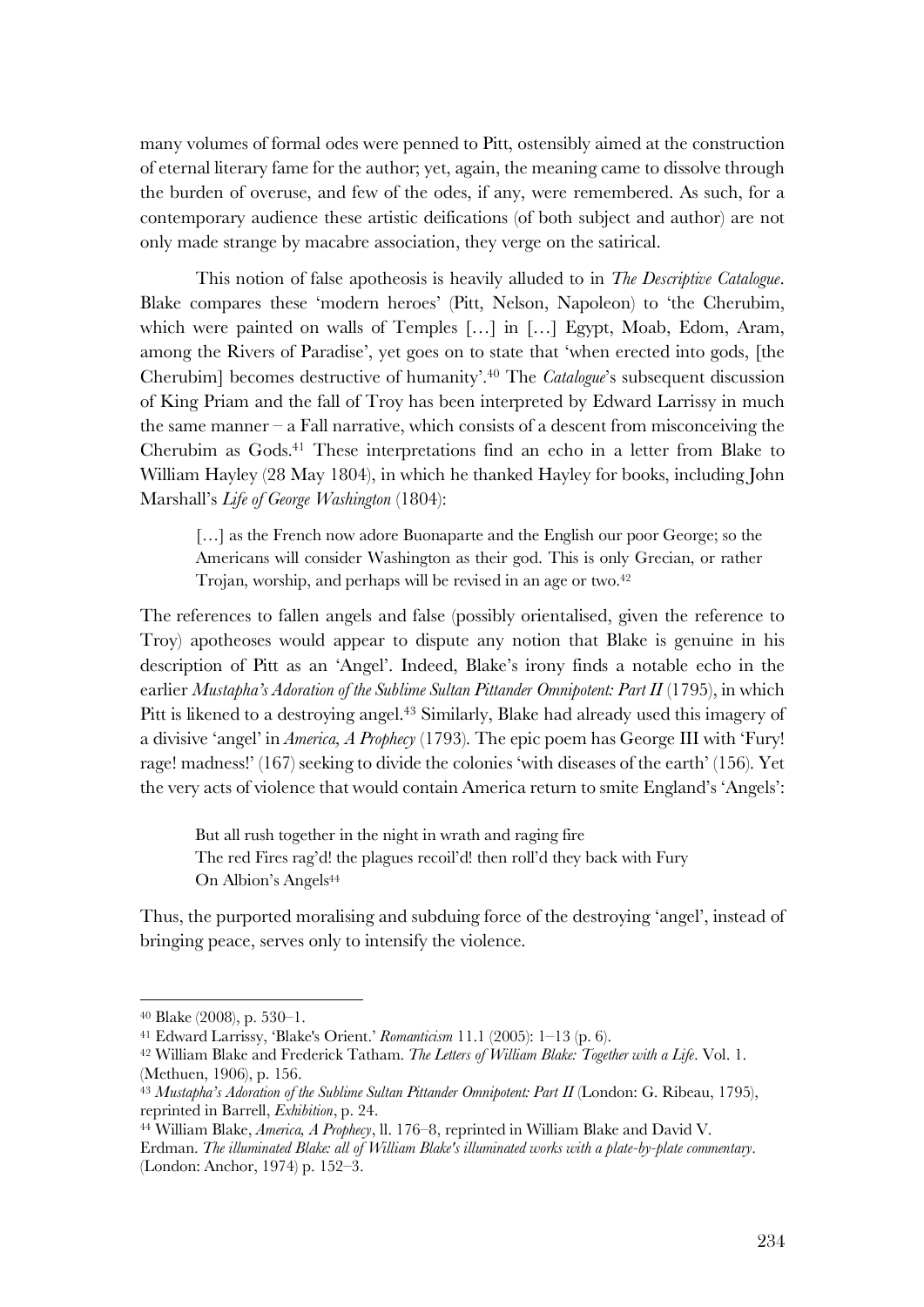Whether or not Blake's painting was a direct response to Canning's 'Pilot', this article has shown that *The Spiritual Form* borrows the moralistic imperial figure – and the authorial voice with which it is constructed – from such texts and distorts it to satire. The apotheosis of Pitt becomes a critical representation of the imperial Self, recast in the illusory space fashioned by political and literary narratives. Moreover, the sublime fear of the colonial Other, employed by Canning, is destabilised through appeals to nascent Gothic modes, subverting the affective discourse to conjure a horrifying vision of imperial and colonial violence. Given Paul Barlow's recent identification of the painting's references to the Orient, together with the allusions to imperial tyranny and corruption identified in this article, it is plausible to link this violence to the policies of the Pitt government in India. Thus, the work might be connected to critiques of empire that might conceivably be linked to Edmund Burke or the English Jacobins. The praise that much Georgian political verse afforded to Pitt's India Act and, in Canning's words, the 'Virtue' of the policy's proponents is undermined by these allusions to the violence engendered by increasing political encroachment into the Indian subcontinent. As Blake furiously annotated in the margins of Francis Bacon's essay 'Of Envy', 'What do these Knaves mean by Virtue. Do they mean War & its horrors & its Heroic Villains'.45

<sup>45</sup> Blake (2008), p. 623.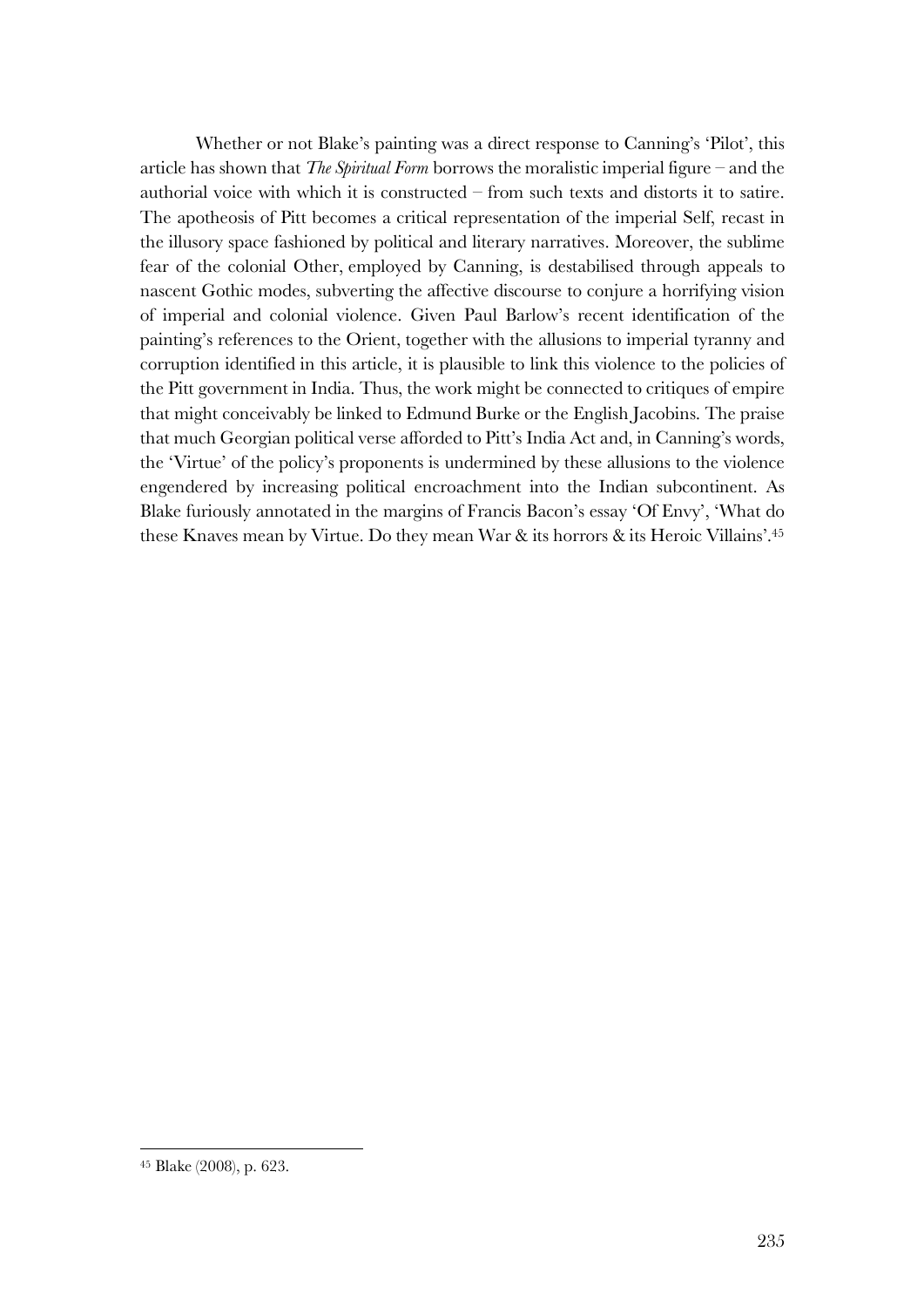### APPENDIX

#### The Pilot that Weathered the Storm

If hush'd the loud whirlwind that ruffled the deep, The sky, if no longer dark tempests deform; When our perils are past, shall our gratitude sleep? No! Here's to the Pilot that weather'd the storm!

At the footstool of Power let flattery fawn, Let faction her idols extol to the skies; To Virtue, in humble retirement withdrawn, Unblam'd may the merits of gratitude rise.

And shall not his memory to Britain be dear, Whose example with envy all nations behold; A Statesman unbias'd by int'rest or fear, By pow'r uncorrupted, untainted by gold?

Who, when terror and doubt through the universe reigned, While rapine and treason their standards unfurl'd, The heart and the hopes of his country maintained, And one kingdom preserv'd midst the wreck of the world.

Unheeding, unthankful, we bask in the blaze, While the beams of the sun in full majesty shine; When he sinks into twilight, with fondness we gaze, And mark the mild lustre that gilds his decline.

Lo! Pitt, when the course of thy greatness is o'er, Thy talents, thy virtues, we fondly recall! Now justly we prize thee, when lost we deplore; Admir'd in thy zenith, but lov'd in thy fall.

Oh! take then - for dangers by wisdom repelled, For evils, by courage and constancy brav'd-Oh take! for a throne by thy counsels upheld, The thanks of a people thy firmness has sav'd.

And oh! if again the rude whirlwind should rise! The dawning of peace should fresh darkness deform, The regrets of the good, and the fears of the wise, Shall turn to the Pilot that weather'd the storm.46

<sup>46</sup> George Canning, 'The Pilot that Weathered the Storm' cited in *Letter to J. H. Frere*, held in the British Library, add. MS. 38833, f.114.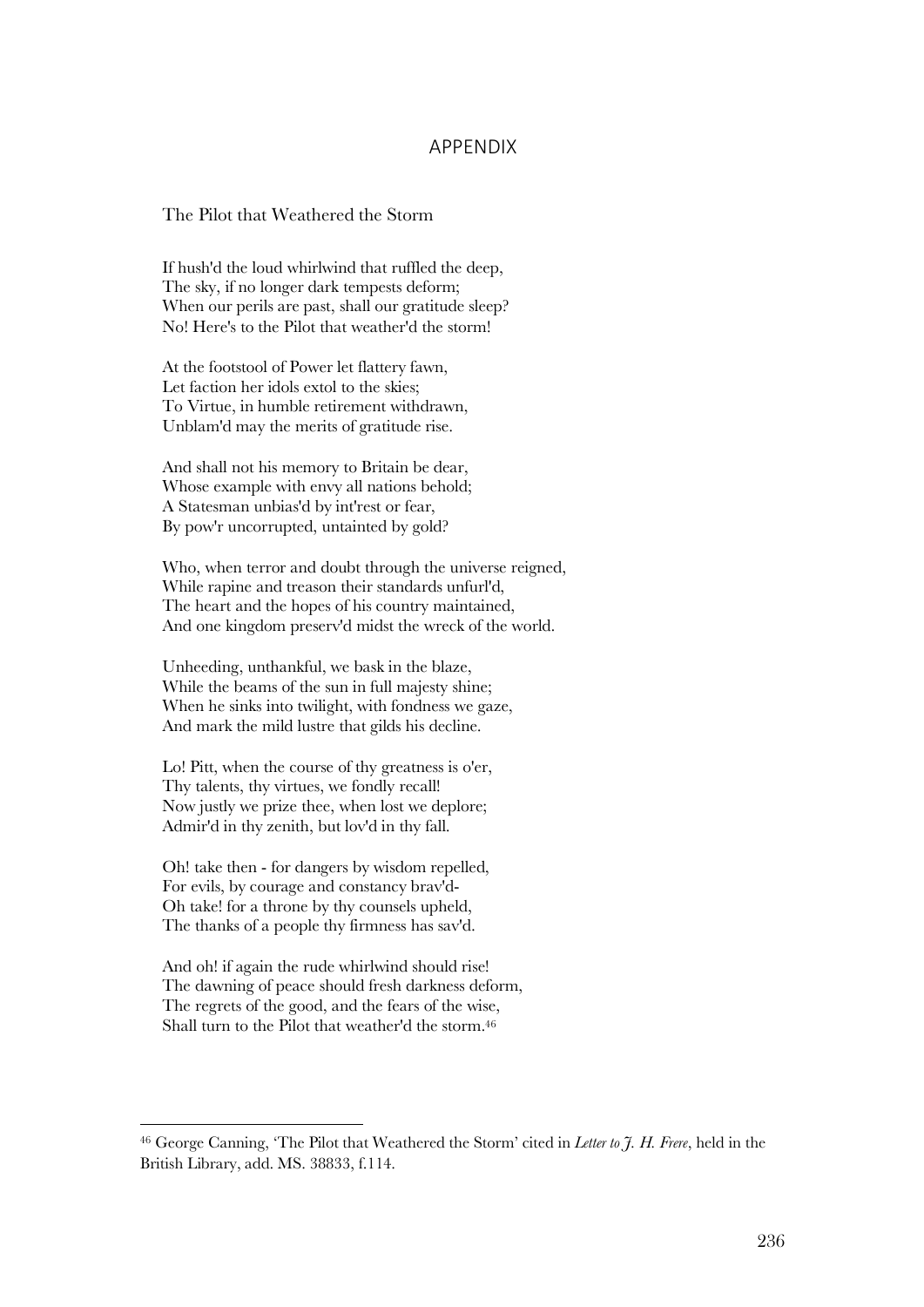### LIST OF ILLUSTRATIONS

Figure 2: *The Spiritual Form of Pitt Guiding Behemoth*, William Blake (c.1805), Tempera and gold on canvas,  $740 \times 627$ , held by the Tate gallery, N01110

#### BIBLIOGRAPHY

#### PRIMARY SOURCES

Ackland, Thomas Gilbank. 'On the Death of the Right Honourable William Pitt', in *Miscellaneous Poems* (London: G.Wilkie and J. Robinson, 1812)

Anonymous. *Regular Ode; addressed to the Honourable William Pitt* (London: J. Robson, 1784)

Blake, William, and David V. Erdman. *The illuminated Blake: all of William Blake's illuminated works with a plate-by-plate commentary* (Anchor, 1974)

Blake, William, and Frederick Tatham. *The Letters of William Blake: Together with a Life*. Vol. 1 (Methuen, 1906)

Blake, William. *The complete poetry and prose of William Blake*. (California: Univ of California Press, 2008)

Canning, George, 'The Pilot that Weathered the Storm' cited in *Letter to J. H. Frere*, held in the British Library, add. MS. 38833, f.114

Cobbett, William. *Cobbett's Weekly Political Register*. Vol. 2. (London: Wm. Cobbett, 1802)

Forster, Thomas. 'Biographical memoir of the late Right Honourable George Canning' in *The Whitby Magazine, and Monthly Literary Journal*, Volume 1, No.10. (Whitby: Ralph Horne, Bridge Street, October 1827)

Milton, John. *Paradise Lost*. (London: Hackett Publishing, 2005)

*Mustapha's Adoration of the Sublime Sultan Pittander Omnipotent: Part II* (London: G. Ribeau, 1795), reprinted in John Barrell, *Exhibition Extraordinary!!* (Nottingham: Trent editions, 2001)

Paine, Thomas, *Rights of Man*. (Broadview Press, 2011)

Swedenborg, Emanuel. *Arcana Coelestia: The Heavenly Arcana Contained in the Holy Scripture, Or Word of the Lord, Unfolded, Beginning with the Book of Genesis Together with Wonderful Things Seen in the World of Spiritis and in the Heaven of Angels* (New York: Swedenborg Society, 1949)

Swedenborg, Emanuel. *True Christian Religion* [1771], tr. by John C. Ager (Verlag: Jazzybee, 1906)

#### SECONDARY SOURCES

Barlow, Paul. 'The Aryan Blake: Hinduism, Art and Revelation in William Blake's Pitt and Nelson paintings', *Visual Culture in Britain*, 12:3 (2011), 277–292